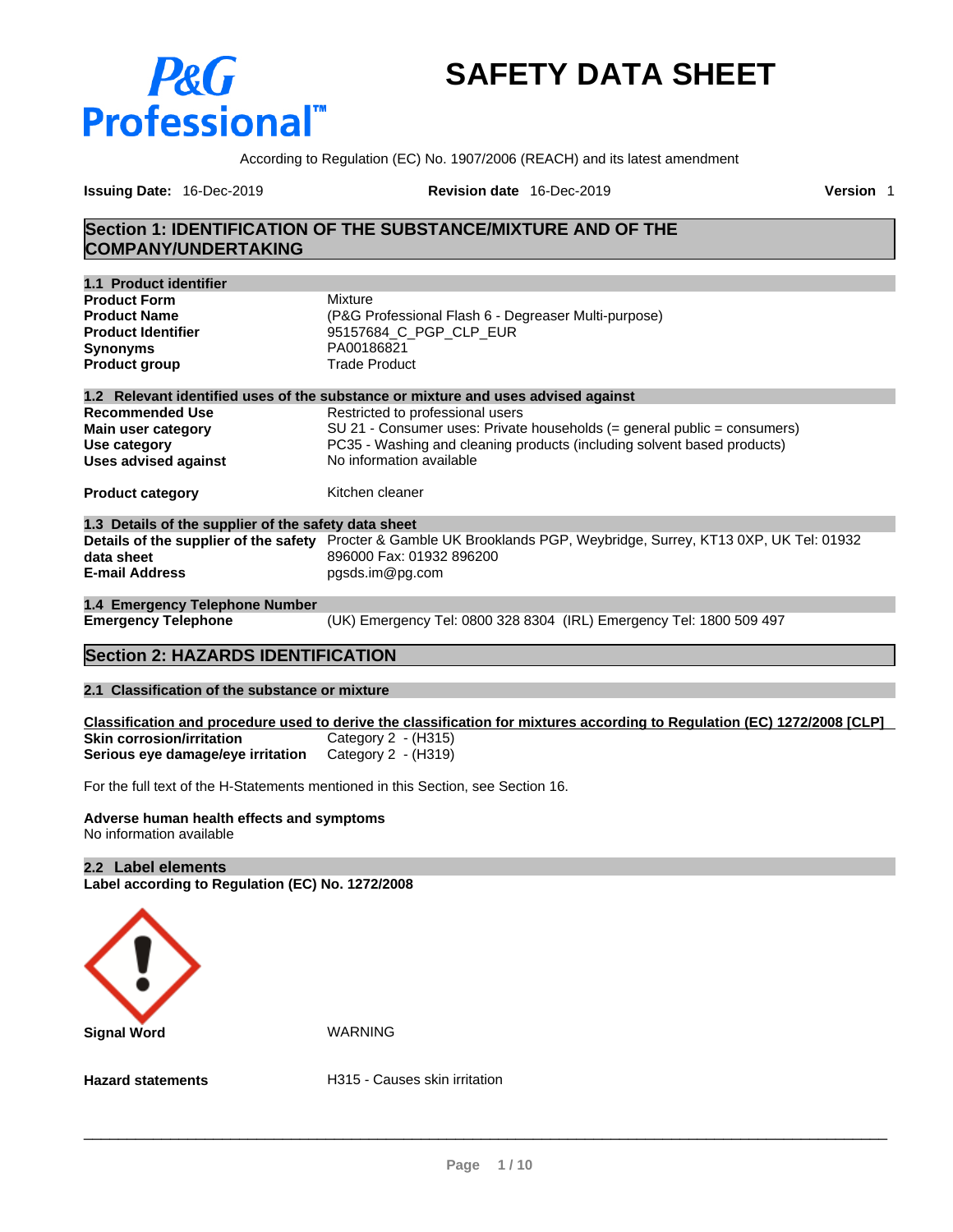|                                 | H319 - Causes serious eye irritation                                                                                                                                                                                                                                                                                                                                                                                                              |
|---------------------------------|---------------------------------------------------------------------------------------------------------------------------------------------------------------------------------------------------------------------------------------------------------------------------------------------------------------------------------------------------------------------------------------------------------------------------------------------------|
| <b>Precautionary Statements</b> | P102 - Keep out of reach of children<br>P101 - If medical advice is needed, have product container or label at hand<br>P305 + P351 + P338 - IF IN EYES: Rinse cautiously with water for several minutes.<br>Remove contact lenses, if present and easy to do. Continue rinsing<br>P501 - Dispose of contents/container to an appropriate local waste system<br>P302 + P352 - IF ON SKIN: Wash with plenty of water<br>P260 - Do not breathe spray |
|                                 |                                                                                                                                                                                                                                                                                                                                                                                                                                                   |

## **2.3 Other hazards**

**Other hazards which do not result** No presence of PBT and vPvB ingredients. **in classification**

## **Section 3: COMPOSITION/INFORMATION ON INGREDIENTS**

## **3.1 Substances**

Not applicable.

## **3.2 Mixtures**

| <b>Chemical Name</b>                 | <b>CAS No</b> | <b>EC-No</b> | <b>REACH Registration   Weight-%  </b><br>No. |           | <b>GHS / CLP Classification</b><br>1272/2008 [CLP] | <b>M-Factor</b><br>(chronic) | <b>M-Factor</b><br>(acute) |
|--------------------------------------|---------------|--------------|-----------------------------------------------|-----------|----------------------------------------------------|------------------------------|----------------------------|
| Sodium C14-17 Alkyl Sec<br>Sulfonate | 85711-69-9    | 288-330-3    |                                               | $10 - 20$ | Skin Irrit. 2(H315)<br>Eye Dam. 1(H318)            |                              |                            |
| Tetrapotassium<br>Pyrophosphate      | 7320-34-5     | 230-785-7    | 01-2119489369-18                              | $5 - 10$  | Eye Irrit. 2(H319)                                 |                              |                            |
| Sodium Cumenesulfonate               | 28348-53-0    | 248-983-7    | 01-2119489411-37                              | $5 - 10$  | Eye Irrit. 2(H319)<br>STOT SE 3(H335)              |                              |                            |
| Butyloctanol                         | 3913-02-8     | 223-470-0    |                                               | <1        | Aquatic Acute 1(H400)<br>Aquatic Chronic 2(H411)   |                              |                            |

For the full text of the H-Statements mentioned in this Section, see Section 16.

## **Section 4: FIRST AID MEASURES**

| 4.1 Description of first-aid measures |                                                                                                                                                                                                                                                                                                |
|---------------------------------------|------------------------------------------------------------------------------------------------------------------------------------------------------------------------------------------------------------------------------------------------------------------------------------------------|
| <b>Inhalation</b>                     | IF INHALED: Remove victim to fresh air and keep at rest in a position comfortable for                                                                                                                                                                                                          |
| <b>Skin contact</b>                   | breathing. Call a POISON CENTER or doctor/physician if exposed or you feel unwell.<br>IF ON SKIN: Wash with plenty of water and soap. Take off contaminated clothing and wash<br>before reuse. If skin irritation or rash occurs: Get medical advice/attention. Discontinue use<br>of product. |
| Eye contact                           | IF IN EYES: Rinse cautiously with water for several minutes. Remove contact lenses, if<br>present and easy to do. Continue rinsing. Immediately call a POISON CENTER or<br>doctor/physician.                                                                                                   |
| Ingestion                             | IF SWALLOWED: Rinse mouth. DO NOT induce vomiting. Immediately call a POISON<br>CENTER or doctor/physician.                                                                                                                                                                                    |

## **4.2 Most important symptoms and effects, both acute and delayed**

| Symptoms/injuries after inhalation | Coughing. Sneezing.                                                                                                    |
|------------------------------------|------------------------------------------------------------------------------------------------------------------------|
| Symptoms/injuries after skin       | Redness. Swelling. Dryness. Itching.                                                                                   |
| contact                            |                                                                                                                        |
|                                    | <b>Symptoms/injuries after eye contact</b> Severe pain. Redness. Swelling. Blurred vision.                             |
|                                    | Symptoms/injuries after ingestion Oral mucosal or gastro-intestinal irritation. Nausea. Vomiting. Excessive secretion. |
|                                    | Diarrhea.                                                                                                              |

## **4.3 Indication of any immediate medical attention and special treatment needed**

Refer to section 4.1.

## **Section 5: FIRE FIGHTING MEASURES**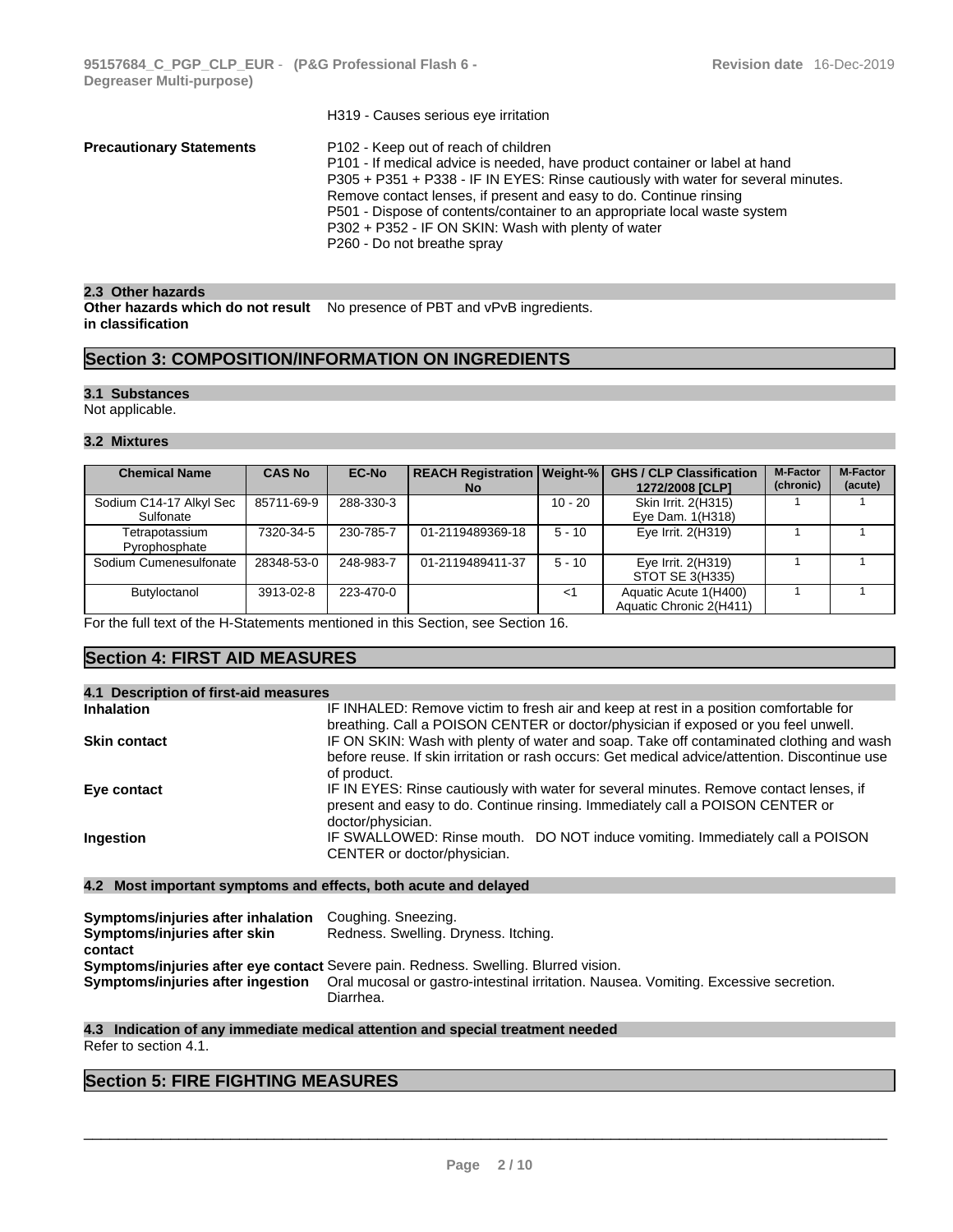| 5.1 Extinguishing media                                                 |                                                                                                                         |
|-------------------------------------------------------------------------|-------------------------------------------------------------------------------------------------------------------------|
| Suitable extinguishing media                                            | Dry chemical powder. Alcohol resistant foam. Carbon dioxide (CO <sub>2</sub> ).                                         |
| <b>Extinguishing Media Which Must</b><br>Not Be Used For Safety Reasons | Not applicable.                                                                                                         |
| 5.2 Special hazards arising from the substance or mixture               |                                                                                                                         |
| <b>Fire Hazard</b>                                                      | No fire hazard. Non-combustible.                                                                                        |
| <b>Explosion hazard</b>                                                 | Product is not explosive.                                                                                               |
| <b>Reactivity</b>                                                       | No dangerous reaction known under conditions of normal use.                                                             |
|                                                                         |                                                                                                                         |
| 5.3 Advice for firefighters<br>Special protective equipment for         | No specific firefighting instructions required.                                                                         |
| fire-fighters                                                           |                                                                                                                         |
| Protective equipment and<br>precautions for firefighters                | In case of inadequate ventilation wear respiratory protection.                                                          |
| <b>Section 6: ACCIDENTAL RELEASE MEASURES</b>                           |                                                                                                                         |
|                                                                         | 6.1 Personal precautions, protective equipment and emergency procedures                                                 |
| For non-emergency personnel                                             | Wear suitable gloves and eye/face protection.                                                                           |
| Advice for emergency responders                                         | Wear suitable gloves and eye/face protection.                                                                           |
|                                                                         |                                                                                                                         |
| <b>6.2 Environmental precautions</b>                                    |                                                                                                                         |
| <b>Environmental precautions</b>                                        | Consumer products ending up down the drain after use. Prevent soil and water pollution.<br>Prevent spreading in sewers. |
|                                                                         |                                                                                                                         |
| 6.3 Methods and materials for containment and cleaning up               |                                                                                                                         |
| <b>Methods for containment</b>                                          | Scoop absorbed substance into closing containers.                                                                       |
| Methods for cleaning up                                                 | Small quantities of liquid spill:. take up in non-combustible absorbent material and shovel                             |
|                                                                         | into container for disposal. Large Spills:. contain released substance, pump into suitable                              |
|                                                                         | containers. This material and its container must be disposed of in a safe way, and as per                               |
| <b>Other information</b>                                                | local legislation.                                                                                                      |
|                                                                         | Not applicable.                                                                                                         |
| 6.4 Reference to other sections                                         |                                                                                                                         |
| <b>Other information</b>                                                | Refer to Sections 8 and 13.                                                                                             |
| <b>Section 7: HANDLING AND STORAGE</b>                                  |                                                                                                                         |
| 7.1 Precautions for safe handling                                       |                                                                                                                         |
| Advice on safe handling                                                 | Do not eat, drink or smoke when using this product. Do not handle until all safety                                      |
|                                                                         | precautions have been read and understood.                                                                              |
| 7.2 Conditions for safe storage, including any incompatibilities        |                                                                                                                         |
| <b>Technical measures/Storage</b>                                       | Store in original container. Refer to section 10.                                                                       |
| conditions                                                              |                                                                                                                         |
| Incompatible products                                                   | Refer to section 10.                                                                                                    |
| Incompatible materials                                                  | Refer to section 10.                                                                                                    |
| <b>Prohibitions on mixed storage</b>                                    | Not applicable.                                                                                                         |
| Requirements for storage rooms                                          | Store in a cool area. Store in a dry area. Store in a cool, well ventilated area.                                       |
| and containers                                                          |                                                                                                                         |
| 7.3 Specific end uses                                                   |                                                                                                                         |
| Cleaning/washing agents and additives.                                  |                                                                                                                         |
|                                                                         |                                                                                                                         |
|                                                                         | Section 8: EXPOSURE CONTROLS/PERSONAL PROTECTION                                                                        |
|                                                                         |                                                                                                                         |

## **8.1 Control parameters**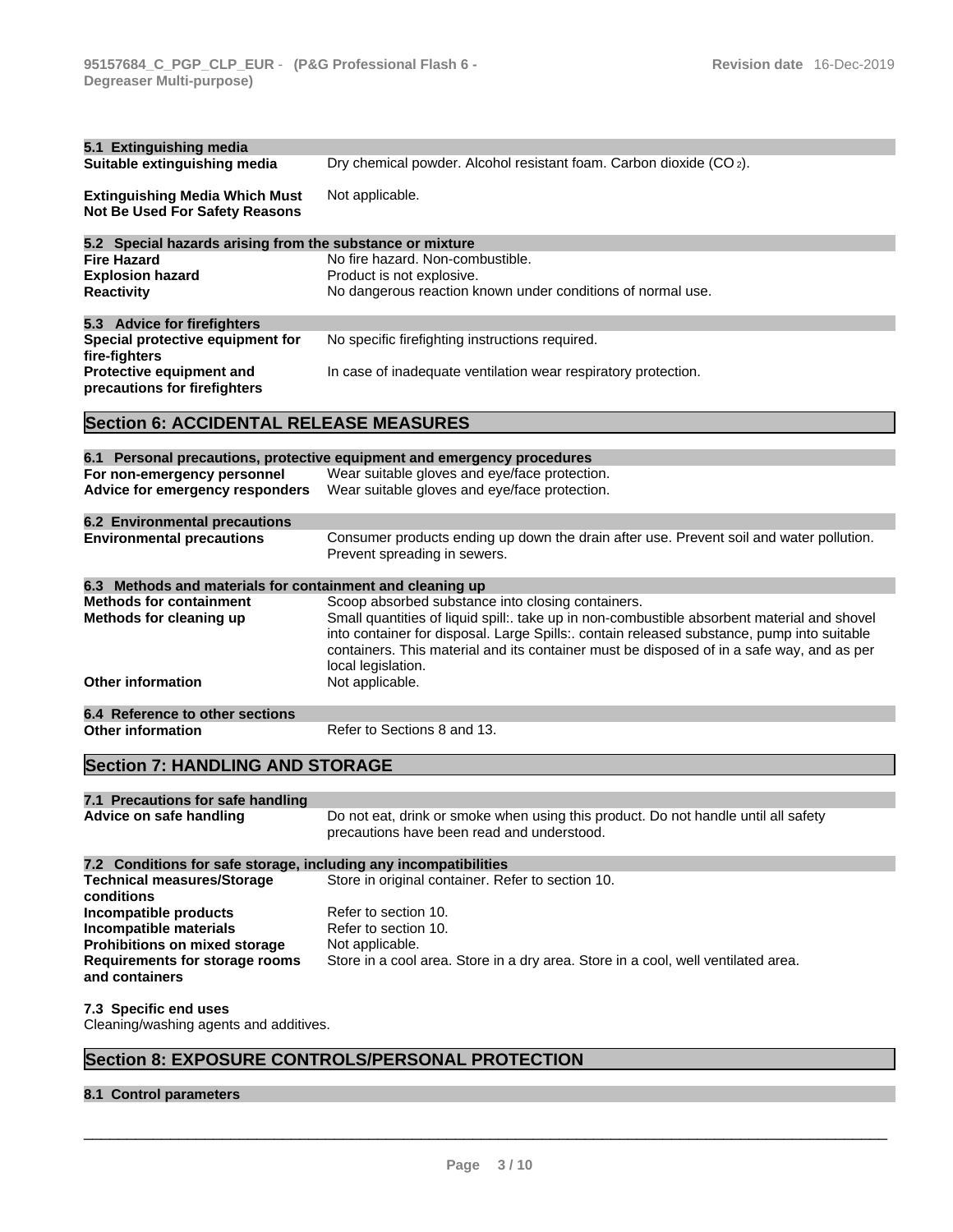#### **National Occupational Exposure Limits** No information available

## **Derived No Effect Level (DNEL) Workers**

| <b>Chemical Name</b>         | <b>CAS No</b> | Worker - inhalative,<br>short-term - local | Worker - dermal,<br>long-term - systemic | Worker - inhalative,<br>long-term - systemic |
|------------------------------|---------------|--------------------------------------------|------------------------------------------|----------------------------------------------|
| Tetrapotassium Pyrophosphate | 7320-34-5     |                                            |                                          | 44.08 mg/m <sup>3</sup>                      |
| Sodium Cumenesulfonate       | 28348-53-0    |                                            | 136.25 mg/kg bw/d                        | $26.9 \,\mathrm{mq/m^3}$                     |
| Butyloctanol                 | 3913-02-8     |                                            | 35 mg/kg bw/day                          | $247 \text{ mg/m}^3$                         |

| <b>Chemical Name</b>   | <b>CAS No</b> | Worker - dermal, long-term -<br>local | Worker - inhalative, long-term -<br>local |
|------------------------|---------------|---------------------------------------|-------------------------------------------|
| Sodium Cumenesulfonate | 28348-53-0    | 0.096 ma/cm²                          |                                           |

## **Consumers**

| <b>Chemical Name</b>   | <b>CAS No</b> | Consumer - oral,<br><b>long-term - systemic</b> | Consumer - inhalative.<br><b>Iong-term - local</b> | ∕ Consumer - dermal,<br><b>Iong-term - local</b> |
|------------------------|---------------|-------------------------------------------------|----------------------------------------------------|--------------------------------------------------|
| Sodium Cumenesulfonate | 28348-53-0    | 3.8 mg/kg bw/d                                  |                                                    | $0.048 \; \text{ma/cm}^2$                        |
| <b>Butyloctanol</b>    | 3913-02-8     | l mg/kg bw/day                                  |                                                    |                                                  |

| <b>Chemical Name</b>         | <b>CAS No</b> | Consumer - inhalative,<br>long-term - systemic | Consumer - dermal, long-term -<br>systemic |
|------------------------------|---------------|------------------------------------------------|--------------------------------------------|
| Tetrapotassium Pyrophosphate | 7320-34-5     | $10.87 \text{ ma/m}^3$                         |                                            |
| Sodium Cumenesulfonate       | 28348-53-0    | $6.6$ ma/m <sup>3</sup>                        | 68.1 mg/kg bw/d                            |
| Butyloctanol                 | 3913-02-8     | $73 \text{ ma/m}^3$                            | 21 mg/kg bw/day                            |

## **Predicted No Effect Concentration (PNEC)**

| <b>Chemical Name</b>         | <b>CAS No</b> | <b>Fresh Water</b>  | <b>Marine water</b> | Intermittent release |
|------------------------------|---------------|---------------------|---------------------|----------------------|
| Tetrapotassium Pvrophosphate | 7320-34-5     | $0.05$ mg/L         | $0.005$ mg/L        | $0.5$ ma/L           |
| Sodium Cumenesulfonate       | 28348-53-0    | $0.23 \text{ ma/L}$ | $0.023$ ma/L        | $2.3 \text{ mg/L}$   |
| Butyloctanol                 | 3913-02-8     | $0.00014$ mg/L      | $0.000014$ mg/L     | $0.014$ mg/L         |

| <b>Chemical Name</b>         | <b>CAS No</b> | <b>IFreshwater sedimentl</b> | <b>Marine sediment</b>                          | <b>Sewage treatment</b><br>plant |
|------------------------------|---------------|------------------------------|-------------------------------------------------|----------------------------------|
| Tetrapotassium Pyrophosphate | 7320-34-5     |                              |                                                 | 50 mg/L                          |
| Sodium Cumenesulfonate       | 28348-53-0    | dw                           | 0.862 mg/kg sediment 0.086 mg/kg sediment<br>dw | 100 mg/L                         |
| Butyloctanol                 | 3913-02-8     |                              |                                                 | $10 \text{ ma/L}$                |
|                              |               |                              |                                                 |                                  |
| <b>Chemical Name</b>         | <b>CAS No</b> | Soil                         | air                                             | Oral                             |
| Sodium Cumenesulfonate       | 28348-53-0    | 0.037 mg/kg soil dw          |                                                 |                                  |

## **8.2 Exposure controls**

**Appropriate engineering controls** No information available

**Personal protective equipment** Protective personal equipment only required in case of professional use or for large packs (not for household packs). For consumer use please follow recommendation as indicated on the label of the product. **Hand Protection** Wear suitable gloves. **Eye Protection** Wear eye/face protection. **Skin and Body Protection** Wear suitable gloves. **Respiratory Protection** Not applicable.<br> **Thermal hazards** Not applicable. **Thermal hazards Environmental exposure controls** Prevent that the undiluted product reaches surface waters.

## **Section 9: PHYSICAL AND CHEMICAL PROPERTIES**

## **9.1 Information on basic physical and chemical properties**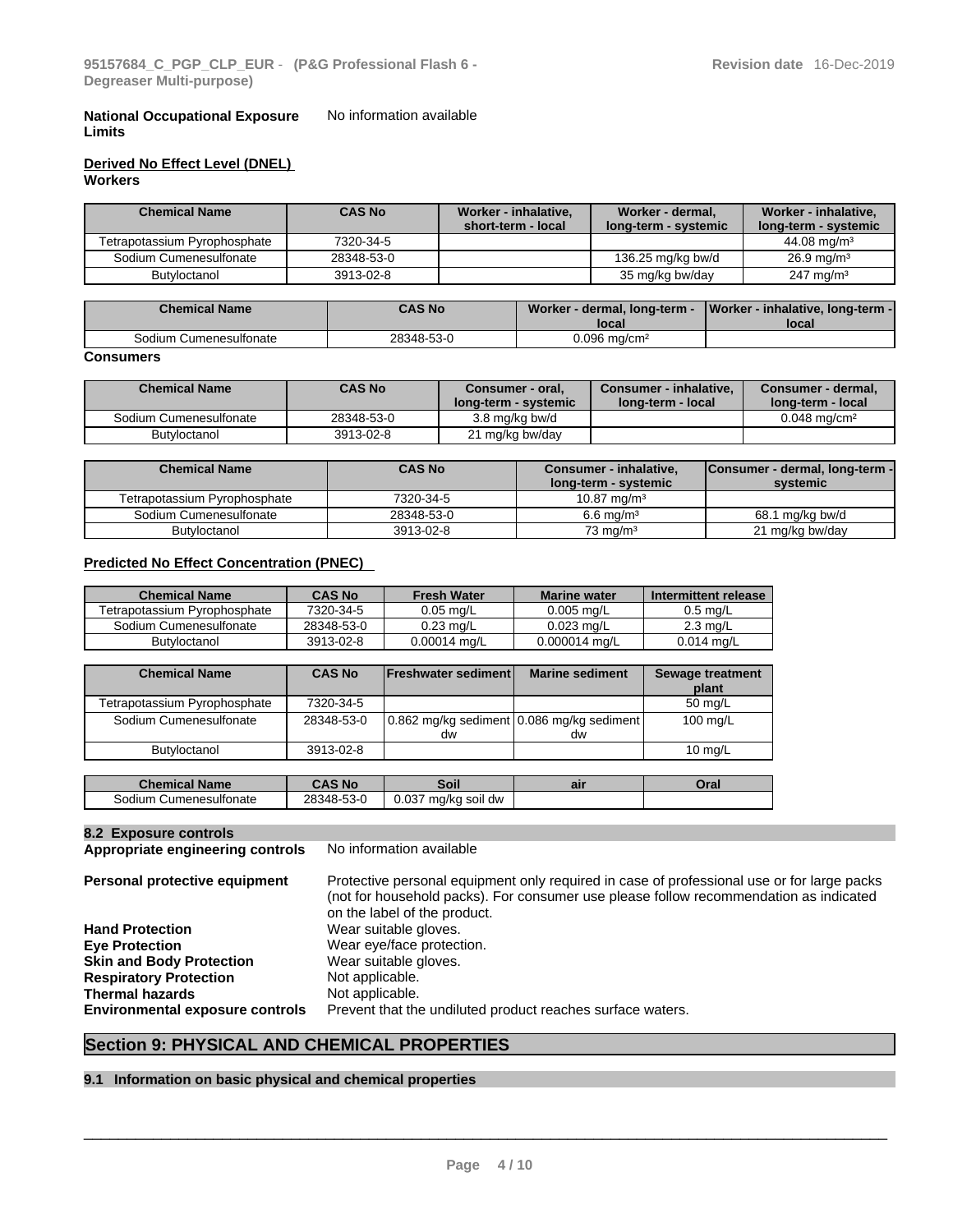| <b>Property</b>                                      | <b>Value / Units</b>          | <b>Test Method / Notes</b>                                                                                                                                     |
|------------------------------------------------------|-------------------------------|----------------------------------------------------------------------------------------------------------------------------------------------------------------|
| Appearance                                           | Liquid                        |                                                                                                                                                                |
| Physical state                                       | Liquid                        |                                                                                                                                                                |
| Color                                                | No data available             |                                                                                                                                                                |
| Odor                                                 | pleasant (perfume)            |                                                                                                                                                                |
| Odor threshold                                       | No data available             | Perceived odor at typical use conditions                                                                                                                       |
| þН                                                   | 11.3                          |                                                                                                                                                                |
| Melting point / freezing point                       | No data available             | Not available. This property is not relevant for the safety and<br>classification of this product                                                              |
| Boiling point / boiling range                        | No data available             |                                                                                                                                                                |
| Flash point                                          | No Flash to Boiling<br>(NFTB) |                                                                                                                                                                |
| <b>Relative Evaporation Rate</b><br>(butylacetate=1) | No data available             | Not available. This property is not relevant for the safety and<br>classification of this product                                                              |
| Flammability (solid, gas)                            | Not applicable                | Not applicable. This property is not relevant for liquid product<br>forms                                                                                      |
| Upper/lower flammability or<br>explosive limits      | No data available             | Not available. This property is not relevant for the safety and<br>classification of this product                                                              |
| Vapor pressure                                       | No data available             | Not available. This property is not relevant for the safety and<br>classification of this product                                                              |
| <b>Relative density</b>                              | $1 - 1.2$                     |                                                                                                                                                                |
| Solubility                                           | Soluble in water              |                                                                                                                                                                |
| <b>Partition Coefficient</b><br>(n-octanol/water)    | Not available                 |                                                                                                                                                                |
| <b>Autoignition temperature</b>                      | No data available             | Not available. This property is not relevant for the safety and<br>classification of this product                                                              |
| <b>Decomposition temperature</b>                     | No data available             | Not available. This property is not relevant for the safety and<br>classification of this product                                                              |
| <b>Viscosity</b>                                     | No data available             |                                                                                                                                                                |
| <b>Explosive properties</b>                          | No data available             | Not applicable. This product is not classified as explosive as it<br>does not contain any substances which possesses explosive<br>properties CLP (Art 14 (2)). |
| <b>Oxidizing properties</b>                          | No data available             | Not applicable. This product is not classified as oxidizing as it<br>does not contain any substances which possesses oxidizing<br>properties CLP (Art 14 (2))  |

## **9.2 Other information No information available. Section 10: STABILITY AND REACTIVITY**

## **10.1 Reactivity**

No dangerous reactions known.

## **10.2 Chemical stability**

Stable under normal conditions.

## **10.3 Possibility of hazardous reactions**

See section 10.1 on reactivity for more information.

## **10.4 Conditions to Avoid**

None under normal use conditions.

## **10.5 Incompatible materials**

Not applicable.

## **10.6 Hazardous Decomposition Products**

None under normal use conditions.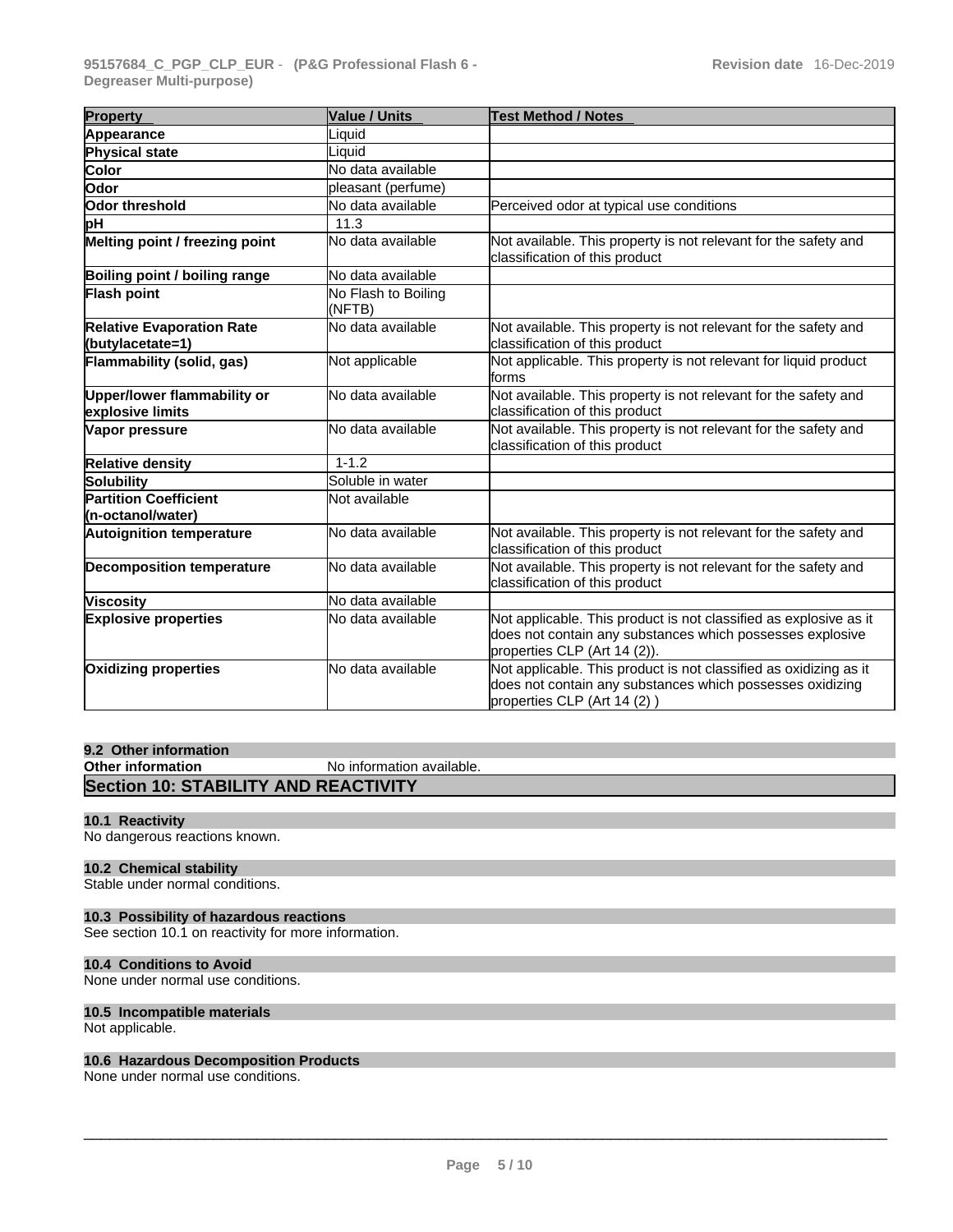## **Section 11: TOXICOLOGICAL INFORMATION**

## **11.1 Information on toxicological effects**

## **Mixture**

| <b>Acute toxicity</b>             |                                | Not Classified. Based on the available data, the classification criteria are not met. |  |
|-----------------------------------|--------------------------------|---------------------------------------------------------------------------------------|--|
| <b>Skin corrosion/irritation</b>  | Causes skin irritation.        |                                                                                       |  |
| Serious eye damage/eye irritation | Causes serious eye irritation. |                                                                                       |  |
| <b>Skin sensitization</b>         |                                | Not Classified. Based on the available data, the classification criteria are not met. |  |
| <b>Respiratory sensitization</b>  |                                | Not Classified. Based on the available data, the classification criteria are not met. |  |
| <b>Germ cell mutagenicity</b>     |                                | Not Classified. Based on the available data, the classification criteria are not met. |  |
| Carcinogenicity                   |                                | Not Classified. Based on the available data, the classification criteria are not met. |  |
| <b>Reproductive toxicity</b>      |                                | Not Classified. Based on the available data, the classification criteria are not met. |  |
| <b>STOT - single exposure</b>     |                                | Not Classified. Based on the available data, the classification criteria are not met. |  |
| <b>STOT - repeated exposure</b>   |                                | Not Classified. Based on the available data, the classification criteria are not met. |  |
| <b>Aspiration hazard</b>          |                                | Not Classified. Based on the available data, the classification criteria are not met. |  |

## **Substances in the mixture**

| <b>Chemical Name</b>         | <b>CAS No</b> | Oral LD50                                                      | <b>Dermal LD50</b>                                                                                                                                             | <b>Inhalation LC50</b>      |
|------------------------------|---------------|----------------------------------------------------------------|----------------------------------------------------------------------------------------------------------------------------------------------------------------|-----------------------------|
| Fetrapotassium Pyrophosphate | 7320-34-5     | 2440 mg/kg bw                                                  | > 2000 mg/kg bw (//OECD<br>402)                                                                                                                                | $> 1.1$ mg/L air (OECD 403) |
| Sodium Cumenesulfonate       | 28348-53-0    | $>$ 7000 mg/kg bw (OECD<br>401)                                | $>$ 2000 mg/kg bw (//OECD<br>402)                                                                                                                              | $> 6.41$ mg/L air           |
| Butyloctanol                 | 3913-02-8     | 26533 mg/kg bw (OECD<br>401; acute toxic class<br>method; rat) | > 1680 mg/kg bw (Read<br>across data on<br>2-Hexyldecan-1-ol;<br>guideline: HAZARDOUS<br>SUBSTANCES, Part 191,<br>Section 11, FDA,<br>Washington 1965; rabbit) |                             |

## **Section 12: ECOLOGICAL INFORMATION**

**12.1 Toxicity** 

No known adverse effects on the functioning of water treatment plants under normal use conditions as recommended. The product is not considered harmful to aquatic organisms nor to cause long-term adverse effects in the environment.

## **Acute toxicity**

| <b>Chemical Name</b>         | <b>CAS No</b> | <b>Fish</b>                                                                                                | Algae/aquatic<br>plants                                                                                                                | <b>Crustacea</b>                                                                   | <b>Toxicity to</b><br>microorganisms                                                                                                                                               |
|------------------------------|---------------|------------------------------------------------------------------------------------------------------------|----------------------------------------------------------------------------------------------------------------------------------------|------------------------------------------------------------------------------------|------------------------------------------------------------------------------------------------------------------------------------------------------------------------------------|
| Tetrapotassium Pyrophosphate | 7320-34-5     | > 100 mg/L (OECD<br>203; Oncorhynchus<br>mykiss: 96 h)                                                     | > 100 mg/L (OECD<br>201; Desmodesmus<br>subspicatus; 72 h)                                                                             | $>$ 100 mg/L (US EPA)<br>OTS 797.1300;<br>Daphnia magna; 48<br>h)                  | 1000 mg/L (OECD<br>209; 3 h)                                                                                                                                                       |
| Sodium Cumenesulfonate       | 28348-53-0    | > 1000 mg/L (//US<br>EPA OTS 797.1400;<br>Oncorhynchus<br>mykiss; 96 h)                                    | > 230 mg/L (US EPA<br>OTS 797.1050;<br>Pseudokirchnerella<br>subcapitata; 96 h)                                                        | > 1000 mg/L (US<br>EPA OTS 797.1300;<br>Daphnia magna; 48<br>h)                    | EC10: > 1000 mg/L<br>(Data on CAS#<br>28348-53-0; OECD<br>209; activated sludge<br>of a predominantly<br>domestic sewage;<br>static; freshwater;<br>based on active<br>ingredient) |
| Butyloctanol                 | 3913-02-8     | 0.48 mg/L (OECD<br>203; Oncorhynchus<br>mykiss; semi-static;<br>freshwater; based on<br>active ingredient) | 0.66 mg/L (Similar to<br>OECD 201 and EU<br>Method C.3;<br>Desmodesmus<br>subspicatus; static;<br>freshwater; based on<br>growth rate) | 0.14 mg/L (OECD<br>202; Daphnia magna; (Read across data on<br>static; freshwater) | $EC50:$ > 1000 mg/L<br>2-octyldodecan-1-ol;<br>OECD 209; activated<br>sludge of a<br>predominantly<br>domestic sewage;<br>static; freshwater;                                      |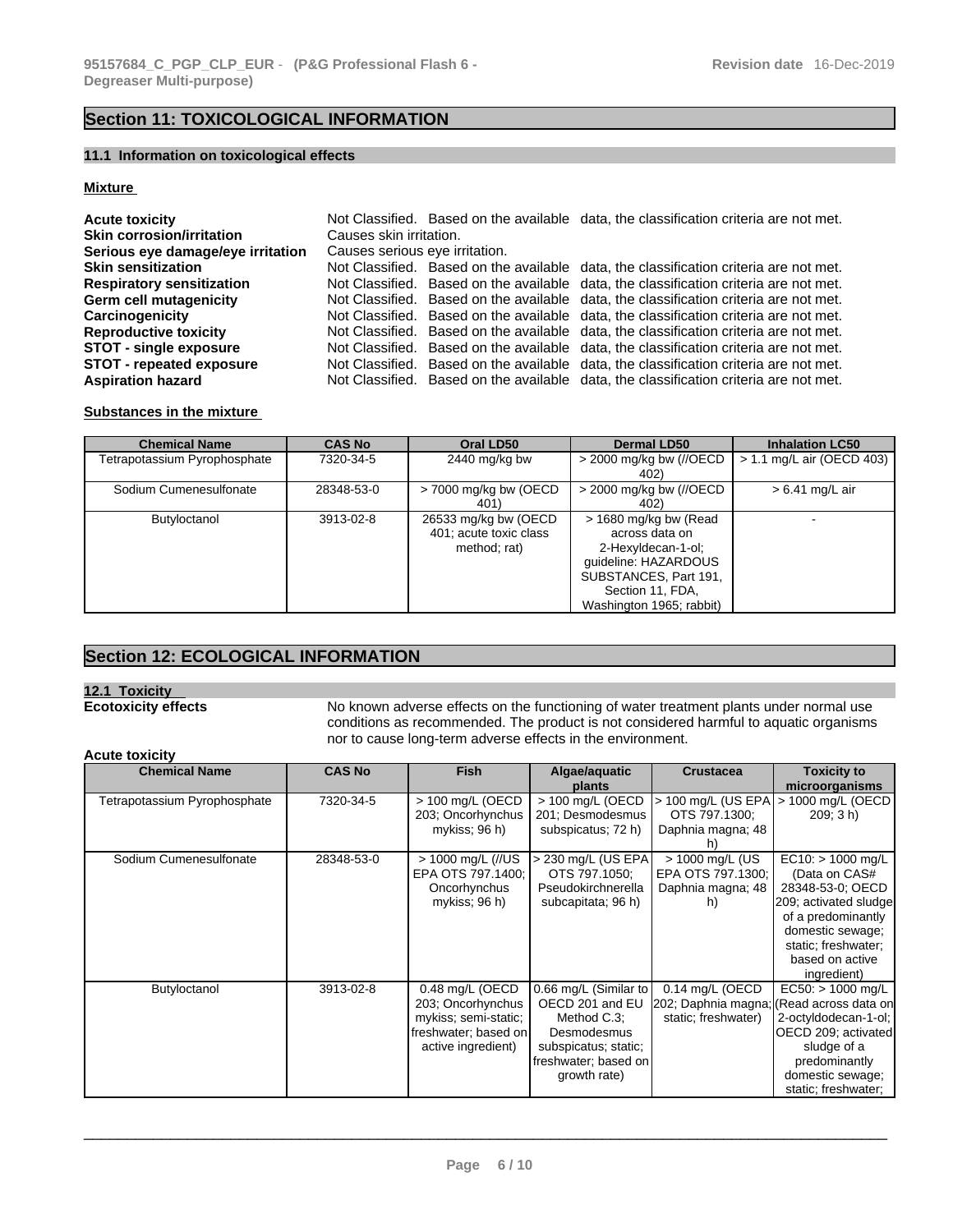|                              |               |                                           |                                                                                                                                          |                                                                                                               | based on growth<br>inhibition)                                |
|------------------------------|---------------|-------------------------------------------|------------------------------------------------------------------------------------------------------------------------------------------|---------------------------------------------------------------------------------------------------------------|---------------------------------------------------------------|
| <b>Chronic Toxicity</b>      |               |                                           |                                                                                                                                          |                                                                                                               |                                                               |
| <b>Chemical Name</b>         | <b>CAS No</b> | <b>Toxicity to fish</b><br>(NOEC or ECx)* | <b>Toxicity to algae</b><br>(NOEC or ECx)*                                                                                               | Toxicity to daphnia<br>and other aquatic<br>invertebrates<br>(NOEC or ECx)*                                   | <b>Toxicity to</b><br><b>Microorganisms</b><br>(NOEC or ECx)* |
| Tetrapotassium Pyrophosphate | 7320-34-5     |                                           | > 100 mg/L (OECD<br>201; Desmodesmus<br>subspicatus; 72 h)                                                                               |                                                                                                               | 1000 mg/L (OECD<br>209:3 h)                                   |
| Sodium Cumenesulfonate       | 28348-53-0    |                                           | 31 mg/L (US EPA<br>OTS 797.1050;<br>Pseudokirchnerella<br>subcapitata; 4 d)                                                              |                                                                                                               | > 1000 mg/L (OECD<br>209; 0.125 d)                            |
| Butyloctanol                 | 3913-02-8     |                                           | 0.085 mg/L (Similar<br>to OECD 201 and EUI<br>Method C.3:<br>Desmodesmus<br>subspicatus; static;<br>freshwater; based on<br>cell number) | 0.014 mg/L (Read<br>across data on<br>1-dodecanol; OECD<br>211; Daphnia magna;<br>semi-static;<br>freshwater) |                                                               |

## **12.2 Persistence and degradability**

**Persistence and degradability** .

| <b>Chemical Name</b>           | <b>CAS No</b> | Persistence and degradability | <b>Ready Biodegradation Test (OECD 301)</b>                                                                                                                                                                               |
|--------------------------------|---------------|-------------------------------|---------------------------------------------------------------------------------------------------------------------------------------------------------------------------------------------------------------------------|
| Sodium Cumenesulfonate         | 28348-53-0    |                               | 99.8% CO2; OECD 301 B; > 60% (10 d)                                                                                                                                                                                       |
| Butyloctanol                   | 3913-02-8     |                               | 63 % (Read across data on alcohol mixture 1:1 of<br>2-Octyl-1-dodecanol and 2-Hexyl-1-tetradecanol;<br>OECD 301 F; aerobic; activated sludge, domestic,<br>non-adapted; O2 consumption; failing to meet<br>10-day window) |
| 12.2 Ricaccumulative netential |               |                               |                                                                                                                                                                                                                           |

## **12.3 Bioaccumulative potential**

**Bioaccumulative potential** No information available.

| <b>Chemical Name</b>         | <b>CAS No</b> | <b>Bioaccumulative potential</b> | <b>Octanol/water partition</b><br>coefficient |
|------------------------------|---------------|----------------------------------|-----------------------------------------------|
| Tetrapotassium Pyrophosphate | 7320-34-5     | Not measured                     |                                               |
| Sodium Cumenesulfonate       | 28348-53-0    |                                  |                                               |
| Butyloctanol                 | 3913-02-8     |                                  | 5.5                                           |

## **12.4 Mobility in soil**

**No information available.** 

| <b>Chemical Name</b>         | <b>CAS No</b> | log Koc                                                                         |
|------------------------------|---------------|---------------------------------------------------------------------------------|
| Tetrapotassium Pvrophosphate | 7320-34-5     | 149                                                                             |
| <b>Butyloctanol</b>          | 3913-02-8     | > 214 to < 4170 (Read across data on Alcohols, C16-20 branched; OECD 106; batch |
|                              |               | equilibrium method: soil: adsorption/desorption)                                |

## **12.5 Results of PBT and vPvB assessment**

**PBT and vPvB assessment** This mixture does not contain any substances that are assessed to be a PBT or a vPvB.

## **12.6 Other adverse effects**

**No information available.** 

## **Section 13: DISPOSAL CONSIDERATIONS**

## **13.1 Waste treatment methods**

| Waste from Residues/Unused<br><b>Products</b> | Dispose of in accordance with local regulations.                                         |
|-----------------------------------------------|------------------------------------------------------------------------------------------|
| <b>Disposal Recommendations</b>               | The waste codes/waste designations below are in accordance with EWC. Waste must be       |
|                                               | delivered to an approved waste disposal company. Waste is to be kept separate from other |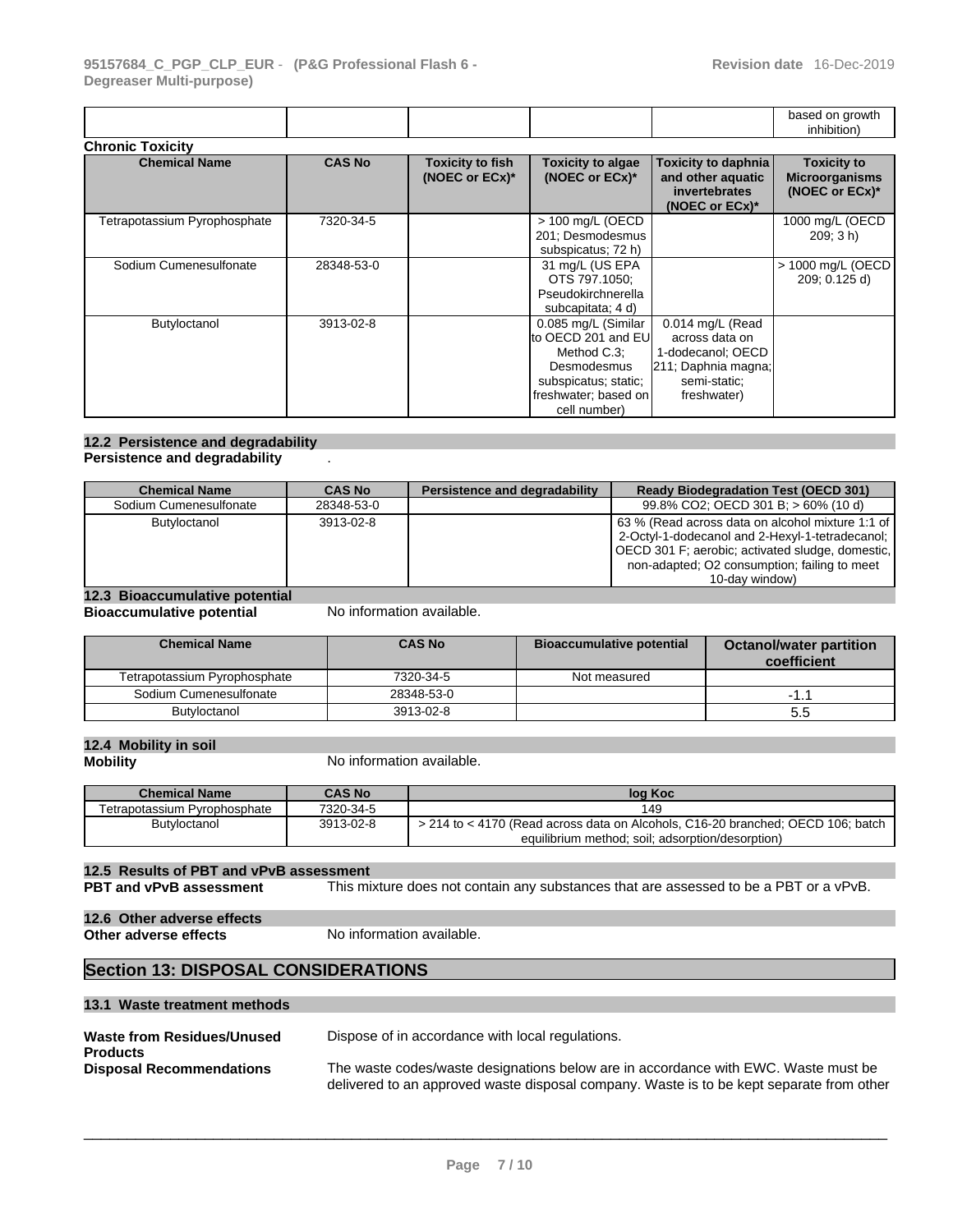types of waste until its disposal.Do not throw waste product into the sewer. Where possible recycling is preferred to disposal or incineration. Empty, uncleaned packaging need the same disposal considerations as filled packaging. **EWC Waste Disposal No** 20 01 29\*- detergents containing dangerous substances 15 01 10\*- packaging containing residues of or contaminated by dangerous substances **13.2 Additional information** 

## **Section 14: TRANSPORT INFORMATION**

## **IMDG**

| 14.1 UN Number                                               | Not applicable                   |
|--------------------------------------------------------------|----------------------------------|
| 14.2 UN proper shipping name                                 | Not applicable                   |
| 14.3 Transport hazard class(es)                              | Not applicable                   |
| 14.4 Packing Group                                           | Not applicable                   |
| 14.5 Marine pollutant                                        | Not regulated                    |
| 14.7 Transport in bulk according to No information available |                                  |
| Annex II of MARPOL and the IBC                               |                                  |
| Code                                                         |                                  |
|                                                              |                                  |
| <b>IATA</b>                                                  |                                  |
| 14.1 UN Number                                               | Not applicable                   |
| 14.2 UN proper shipping name                                 | Not applicable                   |
| 14.3 Transport hazard class(es)                              | Not applicable                   |
| 14.4 Packing Group                                           | Not applicable                   |
| 14.5 Marine pollutant                                        | Not regulated                    |
|                                                              |                                  |
| <b>ADR</b>                                                   |                                  |
| 14.1 UN Number                                               | Not applicable                   |
| 14.2 UN proper shipping name                                 | Not applicable<br>Not applicable |
| 14.3 Transport hazard class(es)<br>14.4 Packing Group        | Not applicable                   |
| 14.5 Marine pollutant                                        | Not regulated                    |
|                                                              |                                  |
| <b>RID</b>                                                   |                                  |
|                                                              |                                  |
| 14.1 UN Number                                               | Not applicable                   |
| 14.2 UN proper shipping name                                 | Not applicable                   |
| 14.3 Transport hazard class(es)                              | Not applicable                   |
| 14.4 Packing Group                                           | Not applicable                   |
| 14.5 Marine pollutant                                        | Not regulated                    |
|                                                              |                                  |
| <b>ADN</b>                                                   |                                  |
| 14.1 UN Number                                               | Not applicable                   |
| 14.2 UN proper shipping name                                 | Not applicable                   |
| 14.3 Transport hazard class(es)                              | Not applicable                   |
| 14.4 Packing Group                                           | Not applicable                   |
| 14.5 Marine pollutant                                        | Not regulated                    |

## **Section 15: REGULATORY INFORMATION**

## **15.1 Safety, health and environmental regulations/legislation specific for the substance or mixture**

| <b>EU Regulations</b>                                                                           |                                                            |
|-------------------------------------------------------------------------------------------------|------------------------------------------------------------|
| <b>Requlation (EC) No. 1907/2006.</b>                                                           | Contains no REACH substances with Annex XVII restrictions. |
| <b>REACH Annex XVII Substances</b><br>subject to restriction on marketing<br>and use as amended |                                                            |

**Regulation (EC) No. 1907/2006,** Contains no substance on the REACH candidate list.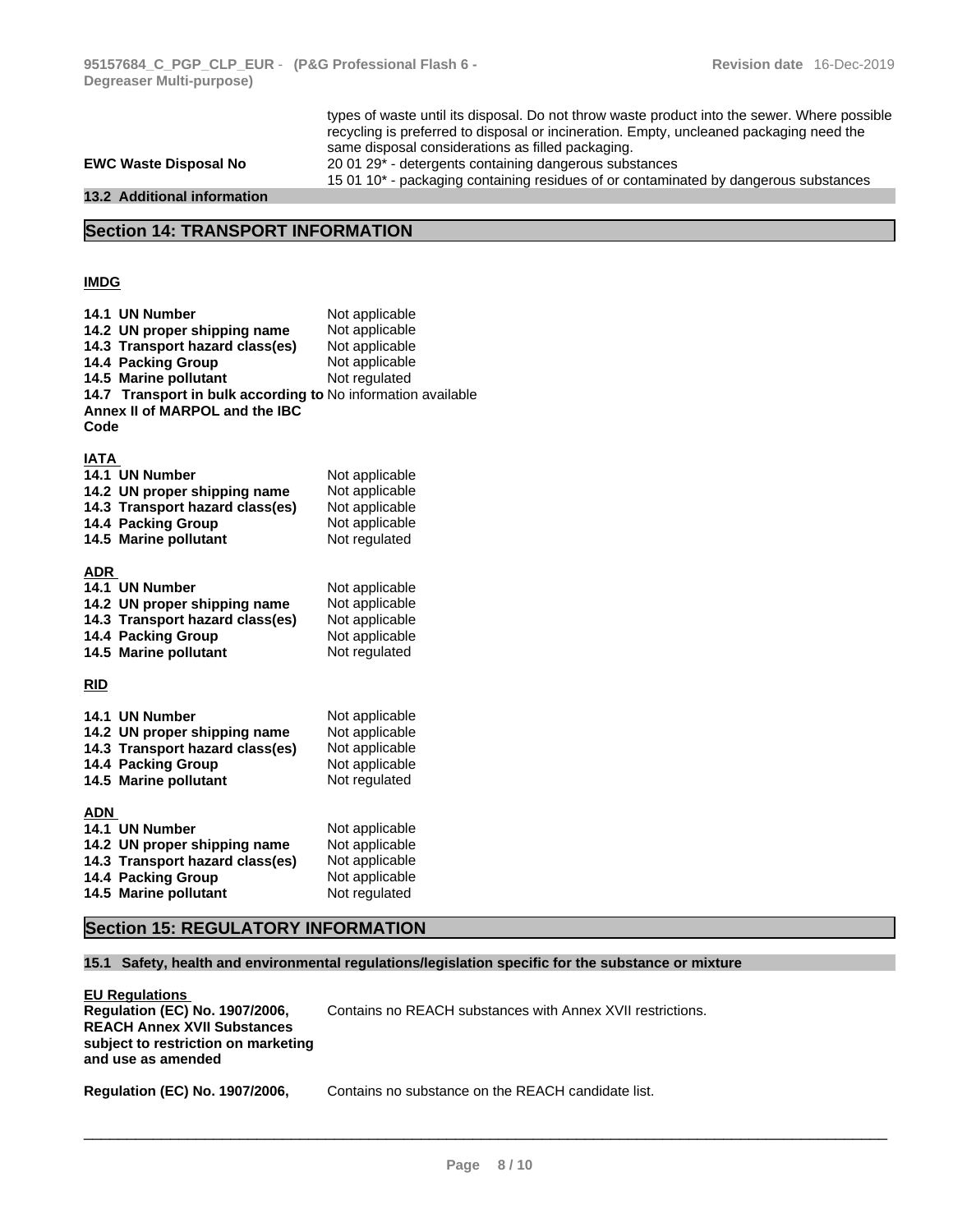#### **REACH Annex XVII Substances subject to restriction on marketing and use as amended**

### **Regulation (EC) No. 143/2011 Annex** Contains no REACH Annex XIV substances. **XIV Substances Subject to Authorisation**

**CESIO Recommendations** The surfactant(s) contained in this preparation complies(comply) with the biodegradability criteria as laid down in Regulation (EC) No.648/2004 on detergents.Data to support this assertion are held at the disposal of the competent authorities of the Member States and will be made available to them, at their direct request or at the request of a detergent manufacturer. **Other regulations, restrictions and prohibition regulations** Regulation (EC) No. 648/2004 (Detergents regulation). Classification and procedure used to derive the classification for mixtures according to Regulation (EC) 1272/2008 [CLP]. Registration, Evaluation, Authorization, and Restriction of Chemicals (REACh) Regulation (EC 1907/2006). **National regulatory information** No information available **15.2 Chemical Safety Assessment** 

**Chemical Safety Assessment** No chemical safety assessment has been carried out for this mixture per REACH regulation.

## **Section 16: OTHER INFORMATION**

| 16.1 Indication of changes |                |
|----------------------------|----------------|
| <b>Issuing Date:</b>       | 16-Dec-2019    |
| <b>Revision date</b>       | 16-Dec-2019    |
| <b>Revision Note</b>       | Not applicable |

## **16.2 Abbreviations and acronyms**

ADR: European Agreement concerning the International Carriage of Dangerous Goods by Road

ADN: European Agreement concerning the International Carriage of Dangerous Goods by Inland Waterways

ATE: Acute Toxicity Estimate

DNEL: Derived No Effect Level

EC50: Calculated concentration causing a 50% reduction in cellular reproduction

IATA: International Air Transport Association

IMDG: International Maritime Dangerous Goods Code

LC50: Lethal Concentration to 50% of a test population

LD50: Lethal Dose to 50% of a test population (Median Lethal Dose)

OECD - Organization for Economic Cooperation and Development

OEL: Occupational Exposure Limit

PBT: Persistent, Bioaccumulative and Toxic substance

PNEC(s): Predicted No Effect Concentration(s)

REACH- Registration, Evaluation and Authorization of Chemicals

vPvB: Very Persistent and Very Bioaccumulative

16.3 Classification and procedure used to derive the classification for mixtures according to Regulation (EC) 1272/2008 **[CLP]** 

## **Skin corrosion/irritation**

Category 2 - Calculation method

**Serious eye damage/eye irritation**

Category 2 Expert judgment and weight of evidence determination

## **16.4 Full text of H-Statements referred to under sections 2 and 3**

H315 - Causes skin irritation

H318 - Causes serious eye damage

H319 - Causes serious eye irritation

H335 - May cause respiratory irritation

H400 - Very toxic to aquatic life